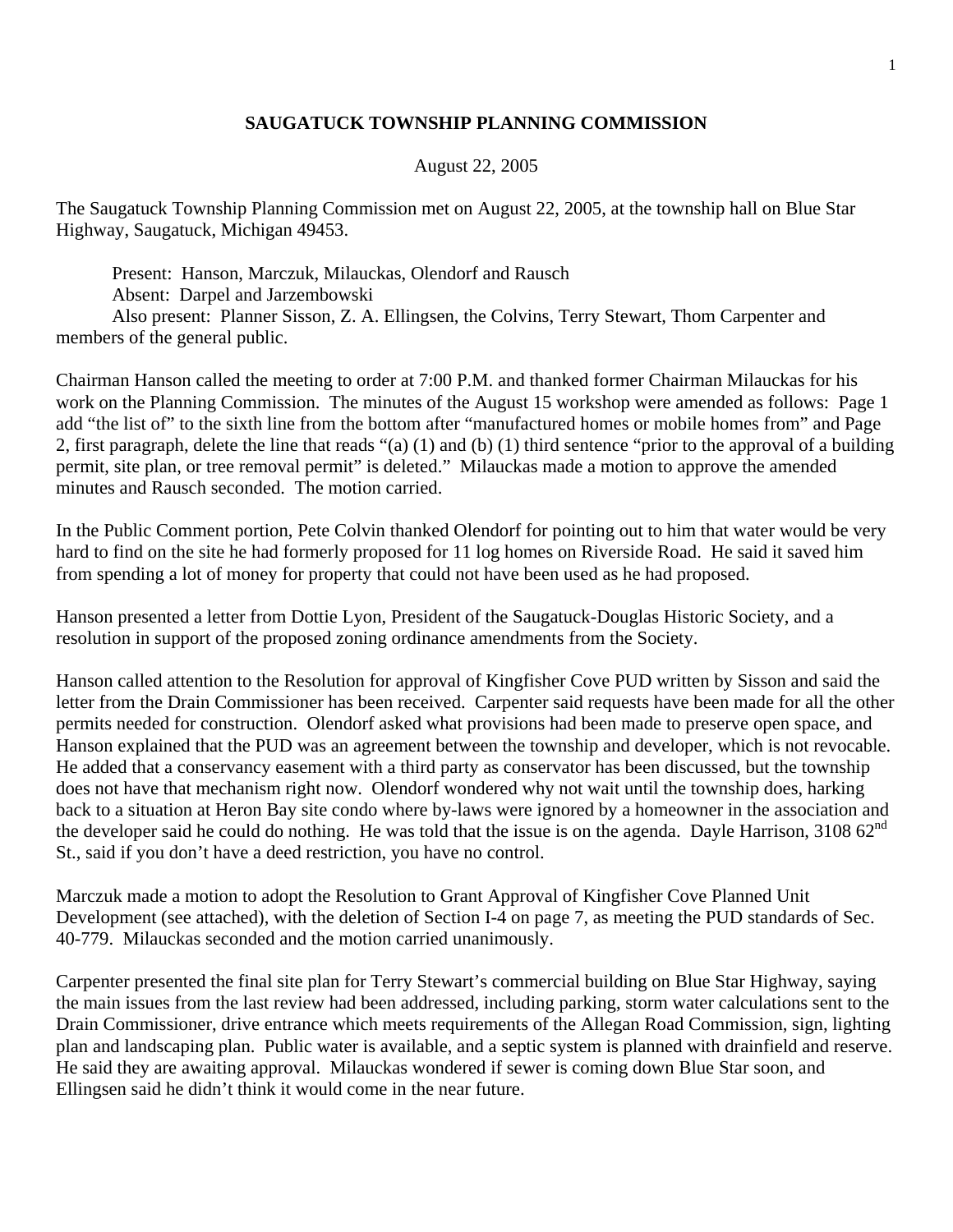Carpenter asked if the last four parking spaces could be reduced to 9.5' width in order to move the dumpster out of the rear yard setback, as recommended by Sisson in his memo. A discussion of landscaping with native species ensued, and it was decided that the numbers of plants could be adjusted, but native plants could not be required. However, Stewart said he would like to cooperate and requested a list of suggestions. Building materials were discussed, and Stewart was referred to Jim Schmiechen and the Historic Society as resources.

Milauckas made a motion to approve the revised site plan for Stewart's commercial building, dated 8/08/05, as satisfying the ordinance requirements, with the following stipulations: (1) That the last four parking spaces be reduced to 9.5 feet in width to allow the dumpster to move out of the rear yard buffer, (2) That the amended landscaping plan be accepted based on the waiver in Sec. 40-880, and (3) That approvals come from the Allegan County Health Department and Drain Commissioner. Rausch seconded and the motion carried unanimously.

After a brief recess during which Sisson left, the meeting reconvened at 9:02 P.M. to discuss the proposed R-4 Lakeshore Open Space Zoned District. Hanson referred to comments at the public hearing from the property owners of the proposed district. Ellingsen questioned the requirement that any development had to be PUD, not metes and bounds land divisions, contrary to State Law. Two options seemed possible: (1) In Sec. 40-341 and 40-344 exempt all developed parcels existing as of the date of this ordinance which are less than 12 acres in size, or (2) Leave those parcels in question in R-3B.

Milauckas said paved roads should be deleted from this ordinance and from the critical sand dune provisions later also. Page 19-2 delete (a) (3) from 40-343, by consensus. He also questioned whether density has been set in Sec. 40-341 and pointed out that "modest density increases" has not been defined. After some discussion of limiting development to single-family homes and how much density to allow for clustering, Milauckas said he thought Sisson should be consulted for his reasoning when he wrote the R-4 ordinance. There was also some discussion of how to preserve the historic location of Singapore, especially since it seems to be where Broward Marine and the channel now are. On page 19-2 add "natural areas" to (c) and "Existing residential uses" as (j) to Sec. 40-342. Delete Sec. 40-347 Accessory Buildings. Marinas are disallowed, but private docks were discussed as a possibility. The appendix of permitted uses in Sec. 40-1046 must be revised. Milauckas also pointed out that the Critical Sand Dune Area, Sec. 40-337, now in R-3B should be put in R-4 under 40-352. It is not listed in the Index of the Zoning Ordinance.

Hanson reviewed what should be on the agenda: a more restrictive waterfront ordinance, reflecting Land Use Map in zoning, and studying conservancy easements. Olendorf brought up flag lots again because of his concern about large valuable trees being destroyed along the lakeshore.

The meeting adjourned at 10:55 P.M. The next meeting is a workshop on Wednesday, August 31 at 5:00 P.M. The next regular meeting is September 26 at 7:00 P.M.

\_\_\_\_\_\_\_\_\_\_\_\_\_\_\_\_\_\_\_\_\_\_\_\_\_\_\_\_\_\_\_\_\_\_\_\_\_\_\_\_ \_\_\_\_\_\_\_\_\_\_\_\_\_\_\_\_\_\_\_\_\_\_\_\_\_\_\_\_\_\_\_\_\_\_\_\_\_\_\_\_

Betty A. White, Recording Secretary Sandy Rausch, Secretary